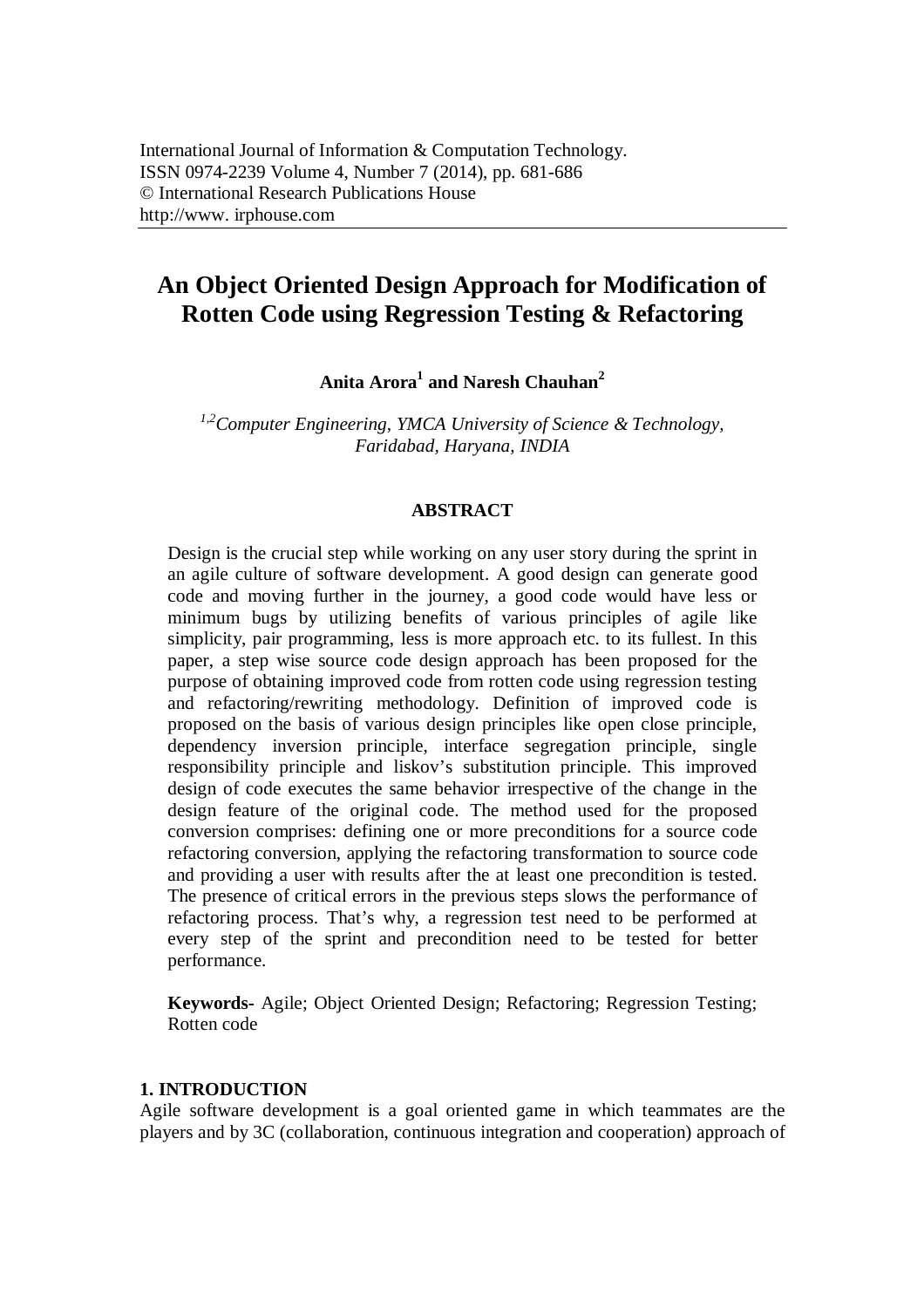agile, software/small increments are released to the customer. In this approach, new changes are accommodated during the sprint/iteration. Software professionals who have been in the software industry for a few years know the feeling of work pressure when they are faced with fixing a defect or implementing a new feature in the existing user story which is poorly designed. This type of code cannot be handled by software workers during maintenance face as it smells because of its rotten behavior. A good design in software development is important criteria for the success of a project.

Extreme programming (XP), one of several emerging, so called agile methodologies attempts to convert the software development life cycle process into a modified process to improve code quality and fundamental design of the software under development with its unique features. XP is practiced through simple design, small releases, refactoring, pair programming, test driven/design development (TDD) and continuous integration. Out of all these pair programming, TDD and refactoring are need of the time. Refactoring is achieved by removing duplicates, simplifying structure, retaining the original behavior and adding extensibility/scalability. Further, pair programming way of working ensures that code review is performed side by side so as to have good quality code with minimum or less bugs. This style of working is tough to follow in the beginning but it's afterwards results are awesome.

TDD is comprised of design and programming activity, not testing activity per se. It includes designing of failing test, implementing code to pass the test and improve the design by refactoring. Designing activity which is part of TDD here is the starting step for getting the right outcome of the software. So, there is a need to focus on creating good design instead of cumulative bad design from first stage to last stage. This will incur more defects, more cost, more time and more resources. Simple design expertise in XP can be achieved by following practice of implementing design principles of object oriented paradigm such as open close principle (OCP), dependency inversion principle (DIP), interface segregation principle (ISP), single responsibility principle(SRP) and liskov's substitution principle(LSP). Here, good design/software is measured with efficacy. Efficacy of any software can be judged on the basis of two factors namely technical advancement of existing design and secondly it's economic value in terms of market standards.

In this paper, a refactoring approach for improving design has been proposed by considering regression testing which has higher quality as compared to existing refactoring methods in an agile environment. Also, syntactic and semantic checks would be performed so as to ensure consistent behavior of the user story. With this approach scalability/extensibility chances would be higher. This paper has been further divided into different sections. Section 2 of this paper recites literature survey, Section 3 is about proposed model for the improved code, Section 4 discusses the automated tool for refactoring c/c++/Java source code and last section concludes the paper.

# **2. LITERATURE SURVEY**

#### *2.1 Bad Design*

Software design principles represent a set of guidelines that helps us to avoid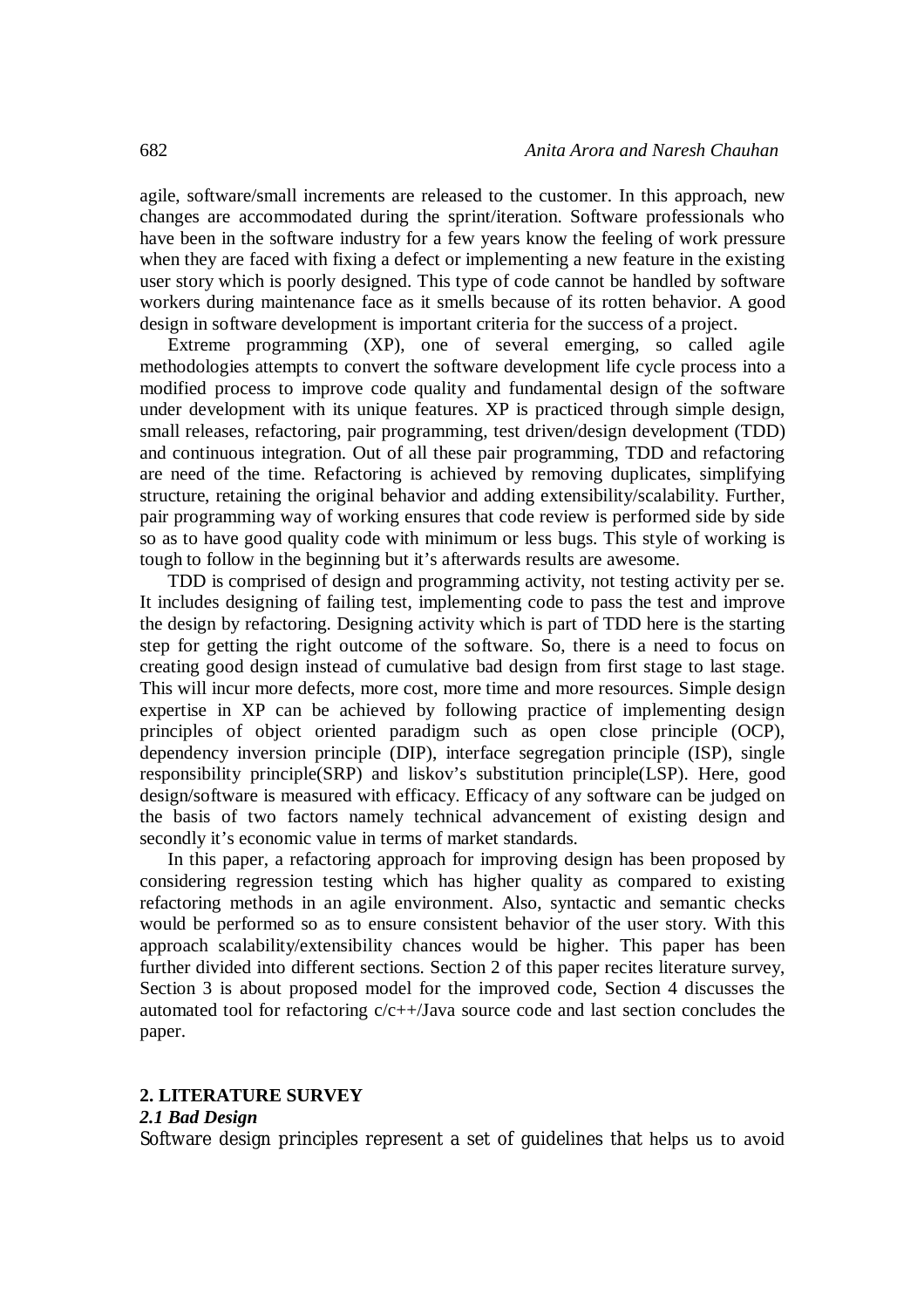having a bad design. The design principles are associated to Robert Martin who gathered them in "Agile Software Development: Principles, Patterns, and Practices". According to Robert Martin there are 3 important characteristics of a bad design that should be avoided:

- *Rigidity* It is hard to change because every change affects too many other parts of the system.
- *Fragility* When you make a change, unexpected parts of the system break.
- *Immobility* It is hard to reuse in another application because it cannot be disentangled from the current application.

# *2.2 Object Oriented Design Principles*

- *Open Close Principle (OCP)* Software entities like classes, modules and functions should be open for extension but closed for modifications.
- *Dependency Inversion Principle (DIP)* High level modules should not depend on low level modules. Both should depend on abstractions. Abstractions should not depend on details. Details should depend on abstractions.
- *Interface Segregation Principle (ISP)* Clients should not be forced to depend upon interfaces that they don't use.
- *Single Responsibility Principle (SRP)* A class should have only one reason to change.
- *Liskov's Substitution Principle (LSP)* Derived types must be completely substitutable for their base types.

# **3. PROPOSED MODEL**

Regression testing ensures that value is delivered in the code after applying manual or automated tests to accommodate the desired change in the existing model. The big picture of regression is not limited to frequent release rather it is concerned with satisfaction after release. This satisfaction is dependent upon non breakable code. Regression testing and definition of done for user story are checked for every quadrant of the agile matrix of Lisa Crispin 's book "Agile testing". Question is whether to use tools for specific type of testing or not. Except for quadrant Q3, in all the quadrants tools can be used and selection can be done on the type of testing in the improved agile quadrant matrix of figure 1.

For Q3, manual approach is used for usability, exploratory and scenario testing. User acceptance testing can be performed using Acceptance TDD which is xUNIT based, Fitnesse and through continuous integration. Scenario testing can be performed using UML use cases. Input is taken by team members through customers. From an agile point of view, these use case diagrams help to refine the problem space in more broader way so that every stakeholder is aware of the problem-solution pair. Functional Tests can be tested by Selenium like open source tools. Q1 quadrant is the core area while performing regression testing, as internal as well as external quality checks are performed by its team members. In Q1, TDD and refactoring plays a significant role. Refactoring is performed on the code when new feature is added, when defect in the existing code is to be removed and when code review is done by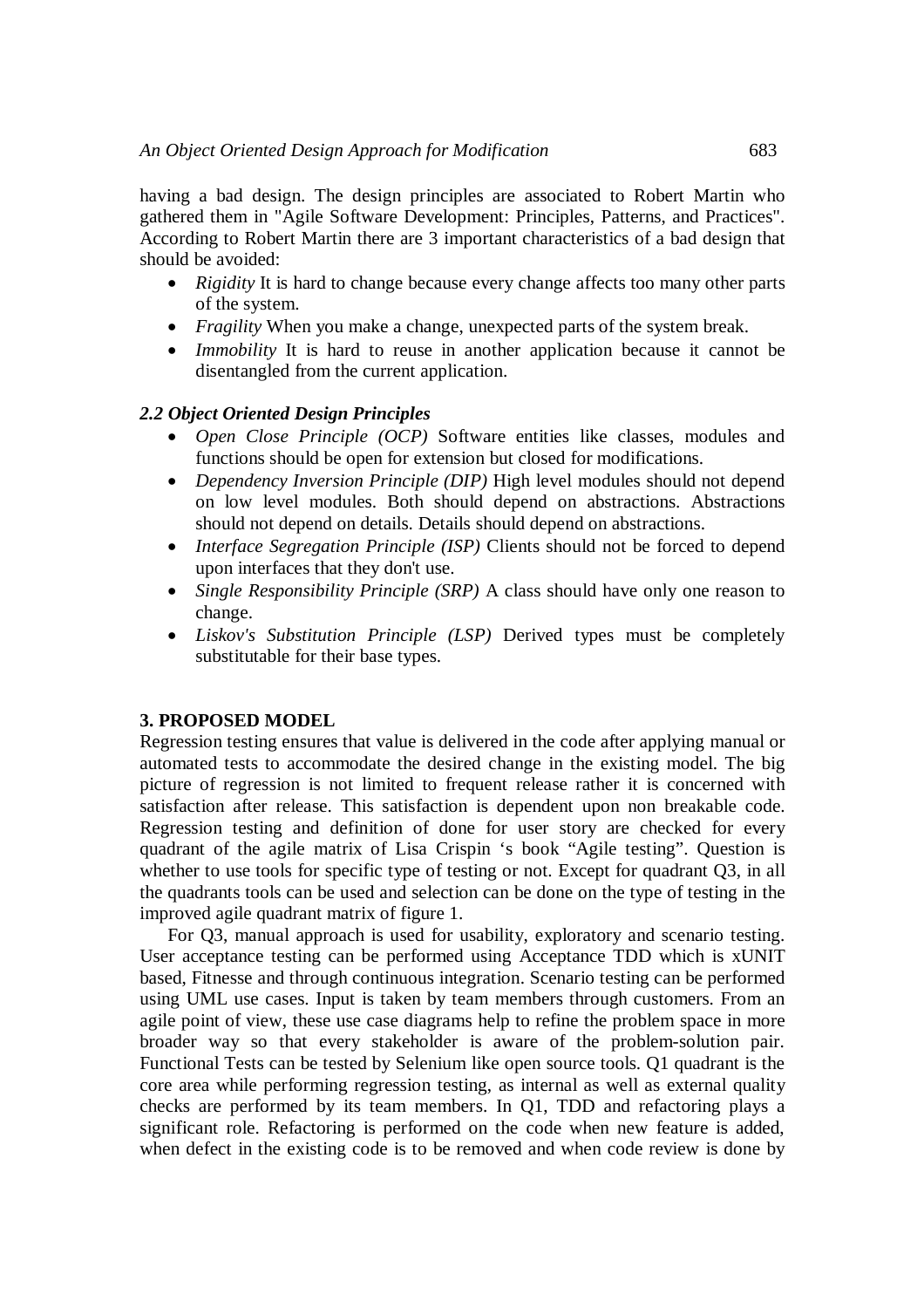team members. With the help of comprehensive testing of unit tests and acceptance tests suite, step wise refactoring/rewriting of the code is performed so as to have simple design in XP methodology of agile model. In this way, program code can be maintained for the long term. Simple design of XP helps in integration of the code and test suites. Simple design is nothing but rearrangement/restructuring of the statements of the program code by using object oriented principles so as to get rid of the bad design. Also, Class Responsibility Collaborator (CRC) card, which was invented in 1989 by Kent Back and Ward Cunningham, can be used for exploring objects or collaborator classes in the existing sprint deliverable r requirement. This exploration of collaborators or associations will help in finding the relationship among classes and further, for applying rules of refactoring to the bad design code to get the clean code having flexibility and scalability feature.



AGILE TESTING QUADRANTS

**Figure 1.** *Improved Agile Testing Quadrant Matrix*

The process flow diagram (refer figure 2) for the step wise conversion of the object oriented source code into improved code (rewriting or refactoring) is comprised of various steps such as source code, test suite of unit tests (UT) and acceptance tests (AT), regression testing and finally acceptable and release of rewritten code. Source code may be rewritten when change request is created for the existing module, when code review is performed by the pair programming individuals or reviewers and when new defect or problem of high severity is detected. Refactoring is applied on the original source code by applying object oriented principles so that there can be escape from the bad design. After doing refactoring of the source code, same test suite having unit tests and acceptance tests are applied to the new code until syntactic and semantic correctness is achieved. Also, behavior remains consistent by restructuring the statements of the original source code. This correctness check is precondition before the release. As agile is iterative and incremental, that's why regression testing is also incremental. Regression testing in this paper is limited to unit tests and acceptance tests but it is not only limited to these two tests rather it can include all types of testing which are covered under the improved agile testing quadrant matrix. It is an ongoing process in agile. The bulky size of test suite makes the testing task cumbersome. So, to release the deliverable on time, regression test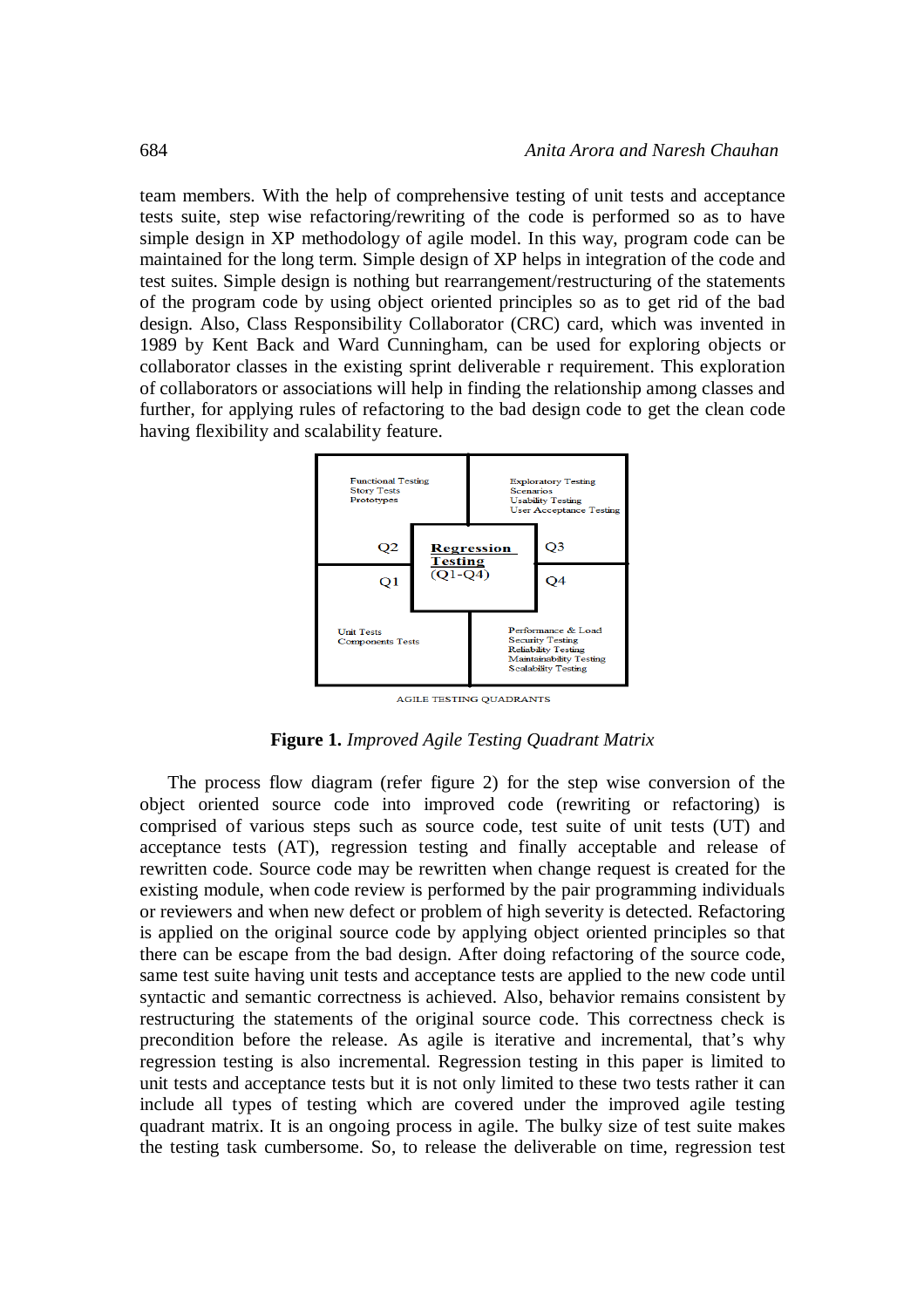selection can be applied which is based upon optimal connection technique. The optimality of relationship of the user stories can be identified by using two parameters average path value and average path length. This technique will save time, resources and quality check on refactored code would be performed by retaining the original behavior of the source code. Regression testing in this proposed model is performed manually but to speed up the process it can be done by using different automated open source tools.



**Figure 2.** *Step Wise Source Code Refactoring*

### **4. AUTOMATED PLUGIN (XREFACTORY)**

Xrefactory is a source understanding and refactoring plugin which can be seamlessly integrated into existing devel- opment environments and editors. Xrefactory is a professional development tool for C and C++ providing code completion, source browsing and refactoring. It is "a must have" for understanding legacy code. While Xrefactory for Java implements different refactorings, such as: rename class, package or symbol (includes variables, parameters, etc. renaming) add, delete or reorder parameters (of a function or method) extract method(take a piece of code and generate new method) expand or reduce names (expand names to FQT form, or reduce over qualified names) move field (between classes) move static method(between classes) move class (between files) pull up or push down field or method (in the class hierarchy) encapsulate field(generate getField and setField methods and replace all occurrences of the field by those methods). Turn virtual method to static turn static method to virtual.

### **5. CONCLUSIONS**

The proposed model of refactoring which is based upon design principles and regression testing ensures that bad design is converted into consistent code having simple design that is the fundamental requirement in XP methodology of agile approach of software development. This model ensures that precondition of syntactic and semantic correctness is achieved after refactoring the code. For this, test suite comprising of unit tests and acceptance test is run iteratively so as to have the good design. Also, ways of refactorings are mentioned by way of xrefactory plugin.